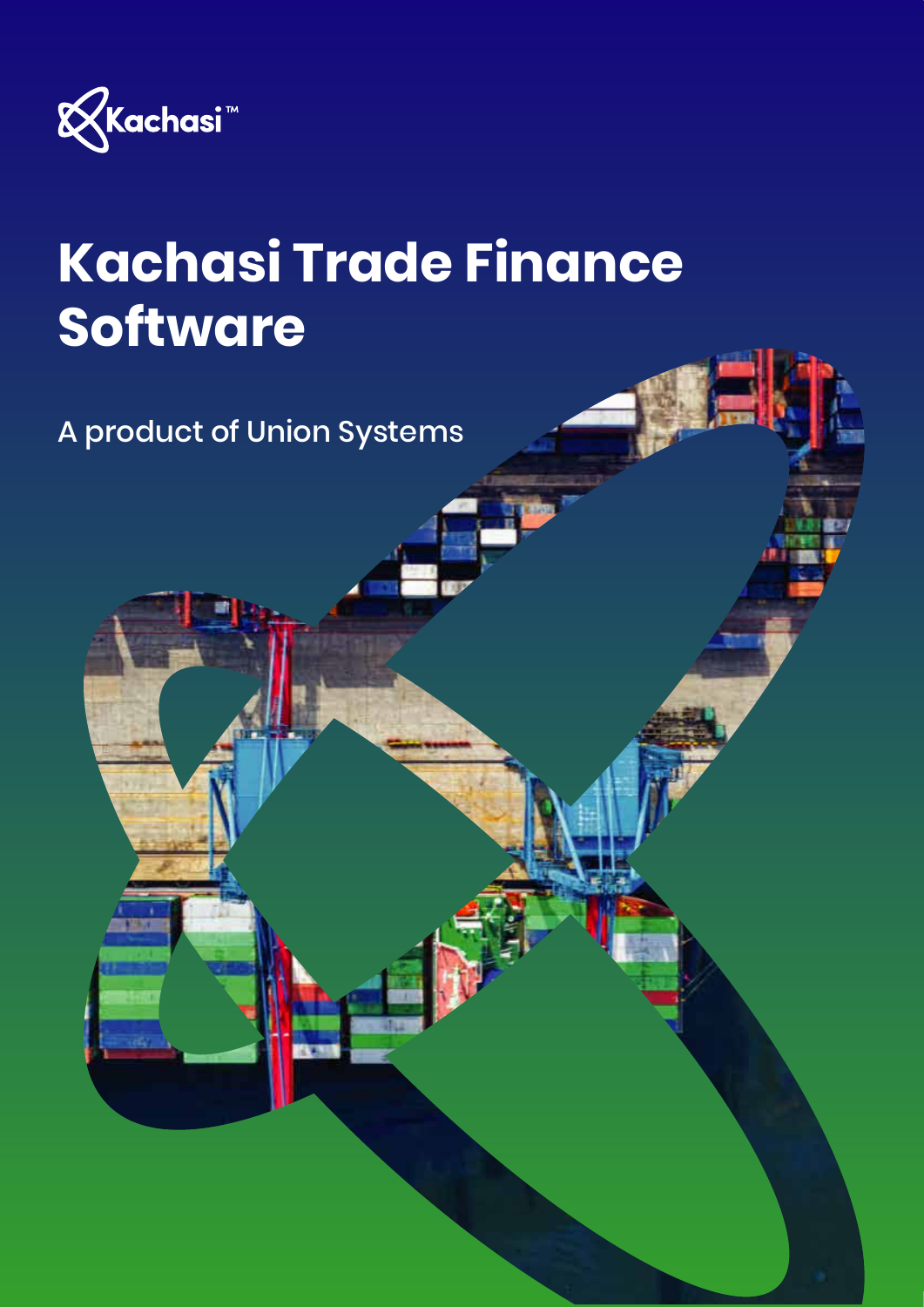

## **About Kachasi**

**Kachasi™** is the first indigenous trade finance software application built to automate the full lifecycle of international and local trade finance operations.

Kachasi revolutionizes the way banks deliver trade finance services to their customers; and has achieved a drastic reduction of turnaround time in trade finance processing.

Kachasi is the result of over 20 years of experience implementing and customizing various international trade finance software applications for banks across Africa. The aggregation of gaps in these applications plus the unique requirement of the African market is what crystallized into Kachasi. The software is the first of its kind, light years ahead in terms of its intuitive design and functionalities.

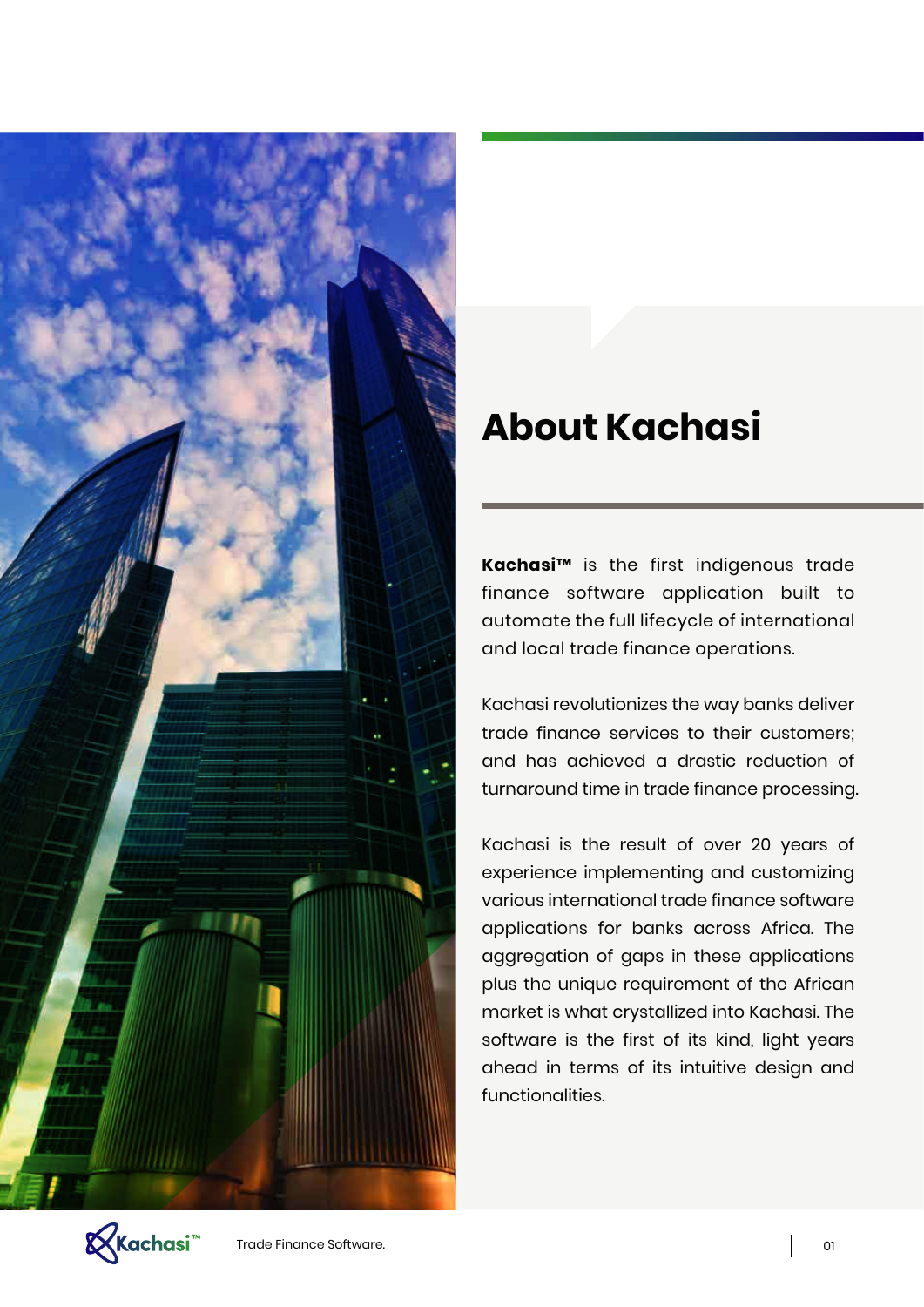#### **Bank leaders have described Kachasi as follows**

In all my years working in trade finance as a banker, this is the best application I have ever seen.

I like that knowledge is resident in different people so support will<br>not be an issue.

What we found fascinating is that there are a lot of local requirements catered to out of the box.

Their knowledge of local trade operations is unmatched.

No other trade finance application comes close.

A very robust system, bigger than our expectations.



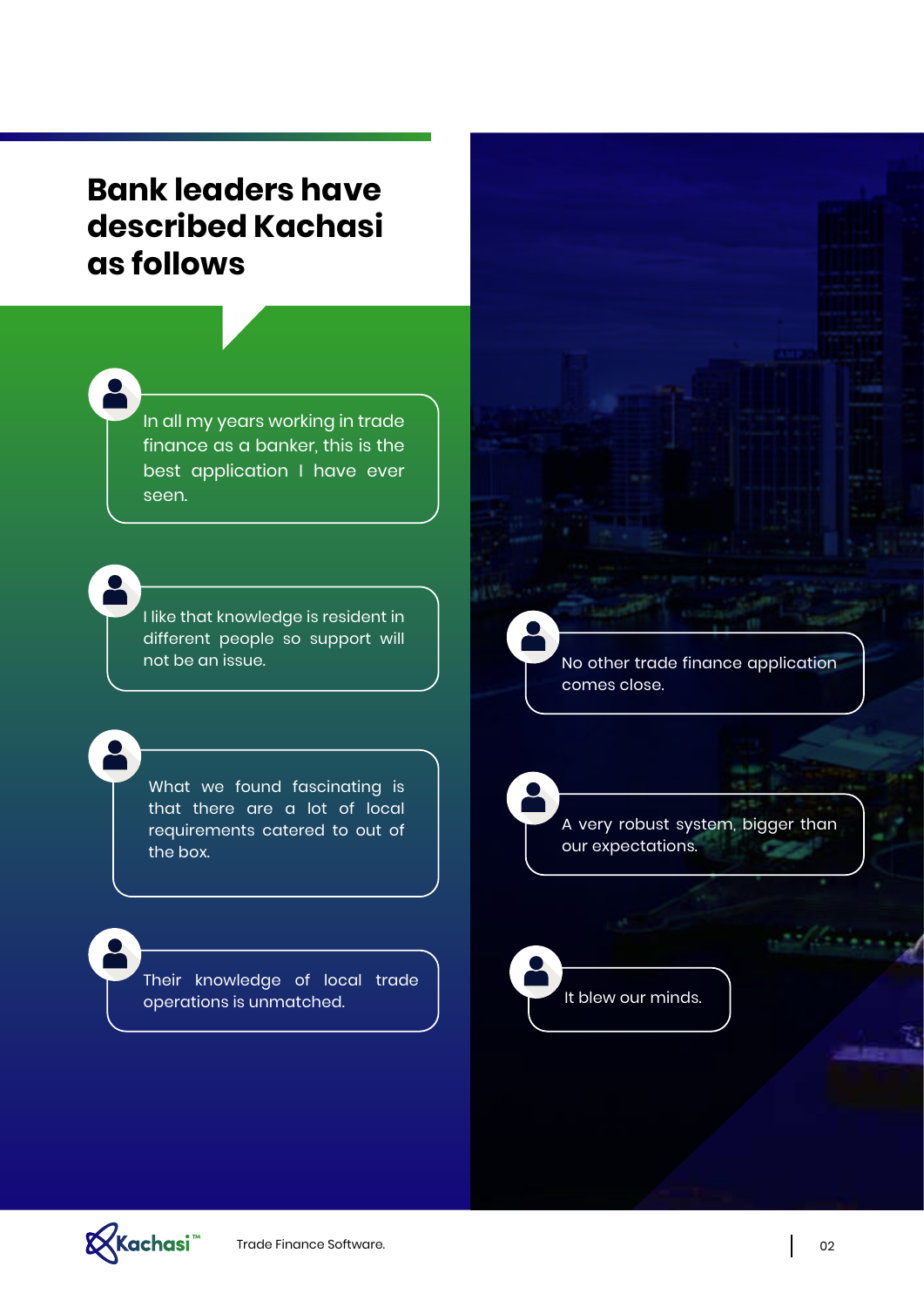**FEATURES**

**FLEXIBILITY**

- Highly configurable to the bank's business processes.
- Easily customizable to the regulatory needs of any country or location.
- Empowers the bank to adapt quickly to  $\bullet$ regulatory policies and updates.
- Ability to configure milestone notifications triggered by transactional events or dates across all products in the system.

#### **REDUCED TURN-AROUND TIME IN TRADE PROCESSING**

- Automatic generation and processing of outgoing and incoming swift messages.
- Seamless reconciliation and allocation of interests accrued on cash-backed Letters of Credit.
- In-built document management tracking and handling.
- Detailed tracking of all credit lines available to banks  $\bullet$ with their correspondent banks.
- Enables banks to reconcile offshore charges on trade transactions of their customers.
- Automates the process of returning the unutilized portion of trade allocated Foreign Exchange back to its source.

### **ROBUST REPORTING FEATURES**

- Provides real-time business intelligence through snap-shot reports and analytics for decision making.
- Reporting framework that supports the generation of regulatory report.

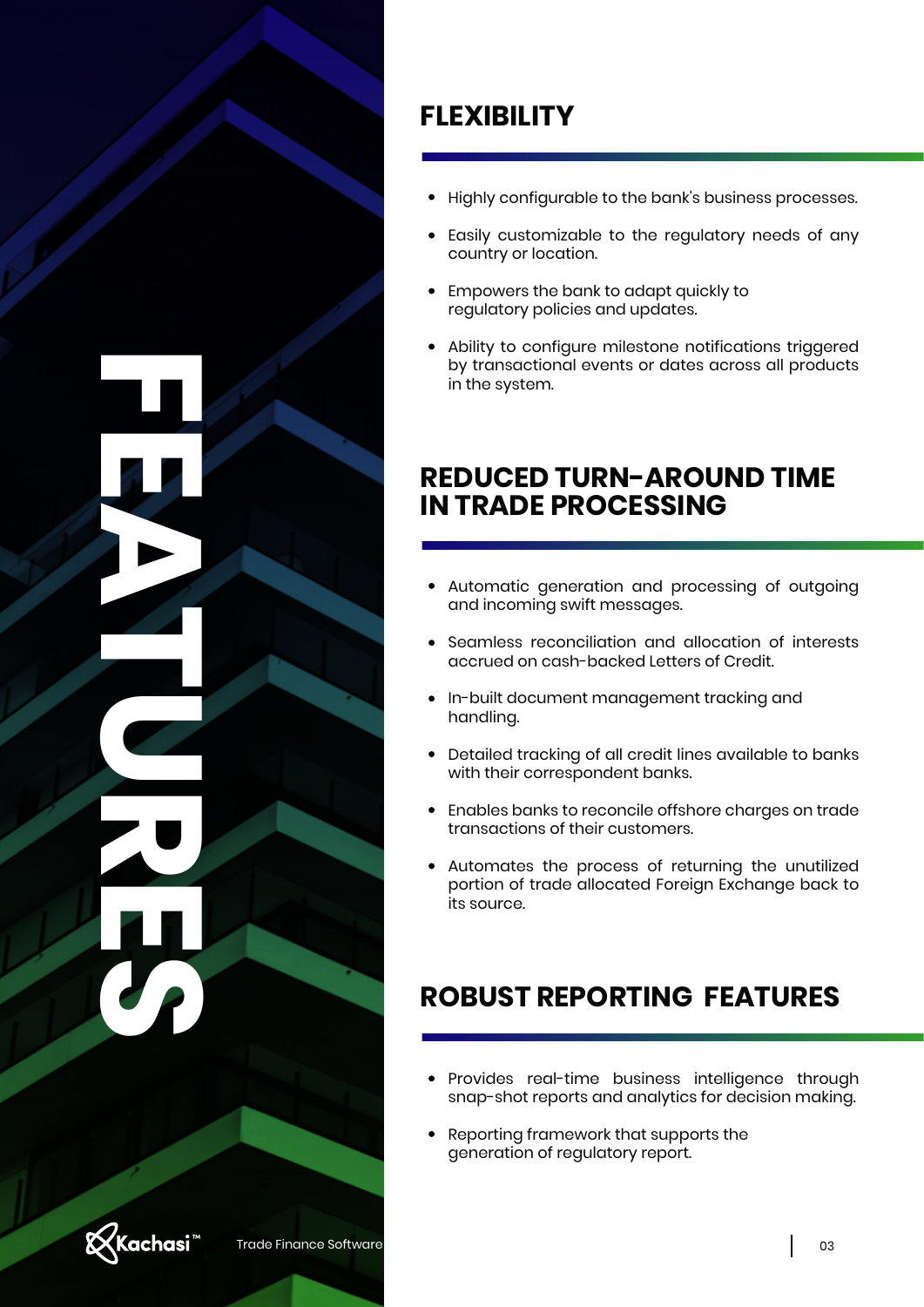**FEATURES**



#### **CUTTING EDGE TECHNOLOGY**

- In-built Optical Character Recognition technology and Handwriting Text Recognition technology that automatically reads all kinds of scanned hard copy documents and populates them to their appropriate fields and transactions through its artificial intelligence features.
- Easy integration to any system or third-party applications, including the local regulatory portals and banks' in-house applications.
- The solution is cloud-agnostic and service APIs driven.
- Compliant with SWIFT standards

#### **OPERATIONAL EFFICIENCY**

- Increased productivity due to reduced workload fueled by manual processes.
- Keep trade operations going regardless of staff movement.
- Achieve optimum decentralization of transaction processing through bank branches.

#### **COST SAVING**

- Prevent all income leakages in transaction processing especially on Pre-Negotiations.
- Tracks daily charge accruals and automatically stops accruing either on negotiation or when cash is provided.
- The total cost of ownership is competitive when compared to other trade products.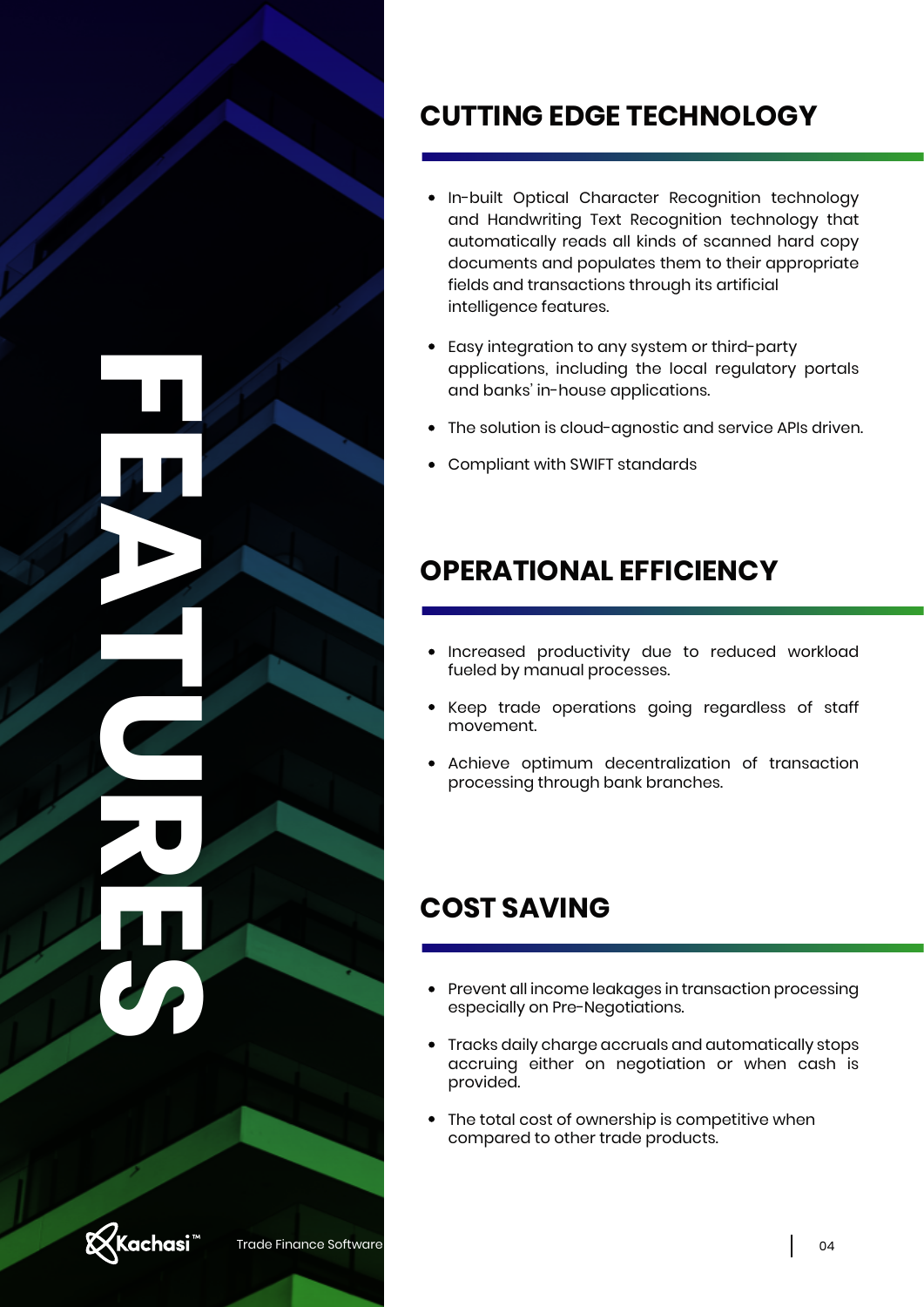



# **About Union Systems**

Union Systems Limited (USL) is African's leading trade finance software company. For over 20 years, the company has been delivering future thinking trade finance software solutions to banks and corporates in Africa to achieve full automation and digitization of their trade operations. Our trade finance software solutions deliver growth, profitability, and regulatory compliance to banks and corporates.

With headquarters in Lagos, Nigeria, the company has a deep understanding of the African market and a team of highly qualified consultants with real-world experience in the delivery of complex software solutions. Union Systems has been named Trade Finance Software Solutions Provider of the Year at the BusinessDay Bank's and Other Financial Institutions (BAFI) Awards for the second year in a row, in recognition of its innovation and excellence.